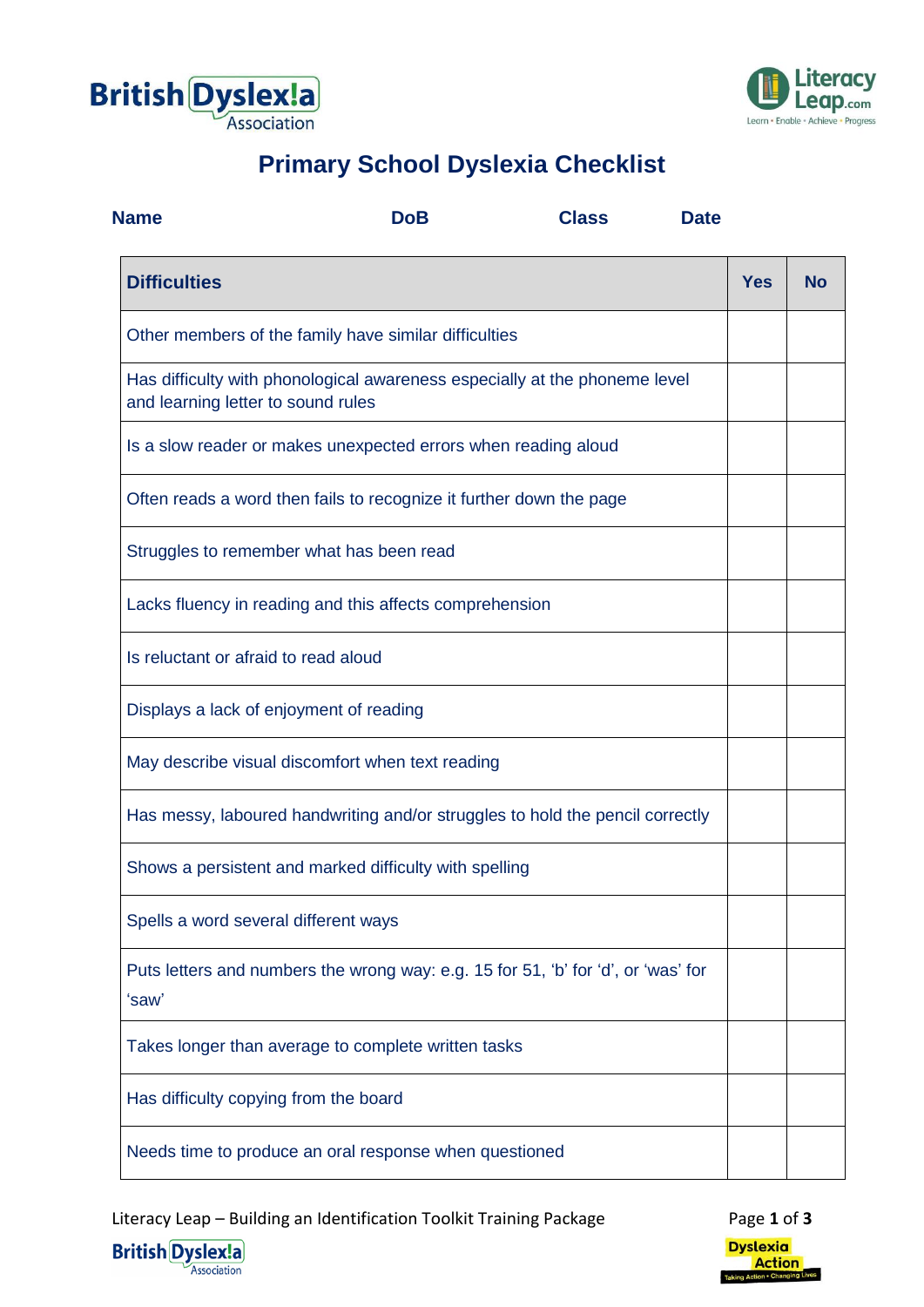

**Identification of Dyslexia and Other SpLD Building an Identification Toolkit**

Continued …

| <b>Difficulties</b>                                                                                                     | <b>Yes</b> | <b>No</b> |
|-------------------------------------------------------------------------------------------------------------------------|------------|-----------|
| Shows difficulty in finding the right word to describe things                                                           |            |           |
| Mispronounces words                                                                                                     |            |           |
| Has difficulty with following instructions - especially more than two in<br>sequence                                    |            |           |
| Struggles to remember sequential information, e.g. alphabet, times tables,<br>days of week                              |            |           |
| Has trouble learning nursery rhymes or songs                                                                            |            |           |
| Has trouble clapping in time                                                                                            |            |           |
| Struggles with mental arithmetic                                                                                        |            |           |
| Has difficulty with maths vocabulary/understanding maths terminology: e.g.<br>knowing when to add, subtract or multiply |            |           |
| Mixes up numerical symbols                                                                                              |            |           |
| Confuses left and right                                                                                                 |            |           |
| Can be clumsy and lack co-ordination                                                                                    |            |           |
| Suffers from low self-esteem                                                                                            |            |           |
| Suffers from behavioral difficulties                                                                                    |            |           |
| <b>Strengths</b>                                                                                                        | <b>Yes</b> | <b>No</b> |
| Is imaginative                                                                                                          |            |           |
| Is good at thinking and reasoning skills                                                                                |            |           |

Literacy Leap – Building an Identification Toolkit Training Package Page 2 of 3